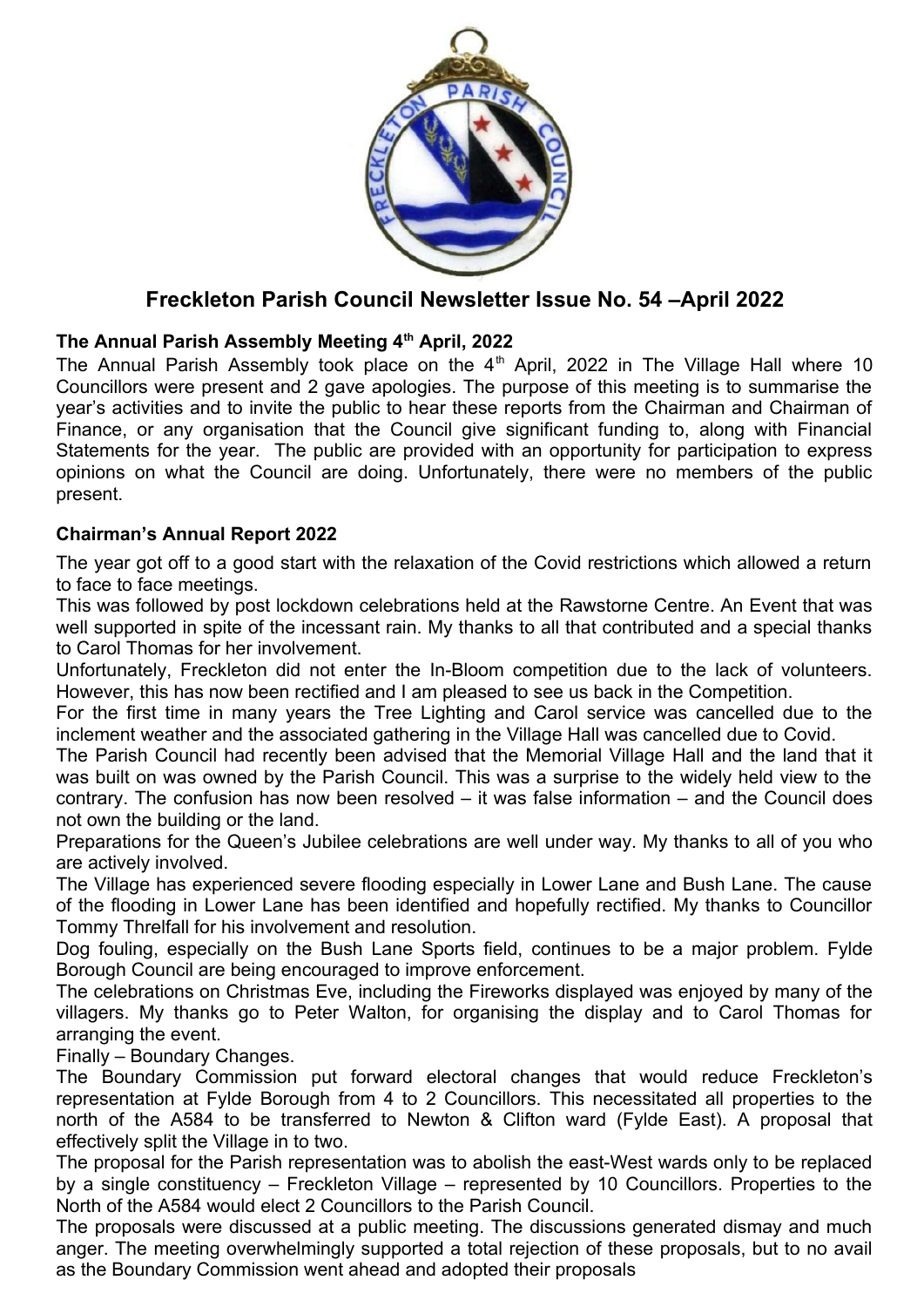I conclude by thanking the Council for their support and to Pam Mulholland, the Vice Chairman, for her support and encouragement.

A special thanks goes to Ken Armistead, our Clerk, for the professional way he conducts Council business.

### **Councillor Mr T Fiddler, Chairman**

### **Chairman of Finance's report 2022**

Thank you to Mr. Ken Armistead, our Clerk, for all the help and guidance this past year which has been much appreciated.

Precept account (including Open Spaces).

- The Councils expenditure for 2021/22 was within the budget of £105,602.
- The Precept for 2022/23 has been set with no increase.
- Thanks go to all the Councillors for keeping a tight control on the budgets and ensuring it receives best value for the money being spent.
- This is the 8th year in succession that the Council has been able set a budget with no additional cost to the Parishioners.

Community Development Account

Interest rates remain very low on the Council's savings Accounts.

Capital expenditure

| The following capital expenditure has been completed in 2021/22 |        |
|-----------------------------------------------------------------|--------|
| Re-surfacing Village Hall car park                              | £7,777 |
| Re-surface & re-line part of Tom Crofts car park                | £4,300 |
| Re-surface part of the Bush Lane Allotment track                | £1,400 |
| Major repairs to the John Deere tractor                         | £5,075 |
| Cut back the trees on Bush lane                                 | £3,000 |
| End of Covid celebrations & Queen's Jubilee                     | £4,126 |
| Printing Leaflets for FBC Ward boundary Changes                 | £ 235  |
|                                                                 |        |
| Income                                                          |        |
| Interest on the Council's Savings accounts                      | £34    |
| Rent from Hire of land                                          | £135   |
| FBC - Donation for Covid disruption                             | £2,000 |
| FBC New Homes Bonus grant                                       | £2,333 |
| LCC grass cutting contract                                      | £2,998 |
| LCC - Donation towards Speed Indicator sign                     | £ 400  |
| FIB - Donation towards Queen's jubilee Celebrations             | £ 500  |

Proposed Capital Expenditure for 2022/23 (The amount of expenditure to be agreed)

| Replace the Ransome Mower         | £14,000 |
|-----------------------------------|---------|
| Purchase New Speed indicator unit | £ 2,700 |
| Queen's Jubilee Celebrations      | £ 7,500 |

COUNCIL FINANCIAL RECORDS ARE KEPT STRICTLY IN ACCORDANCE WITH FINANCIAL REGULATIONS AND ARE AUDITED REGULARLY BY COUNCILLORS AND ANNUALLY BY AN INDEPENDENT AUDITOR. ACCOUNTS ARE AVAILABLE FOR VIEWING FROM THE CLERK TO THE COUNCIL.

**Upcoming and on-going events.** 

# **Queen's Jubilee Time Table - Friday 3rd June 2022**

10.00 The Chairman of the Parish Council be asked to officially open the event Vintage cars, coaches and Tractor display's until 4pm 11.00 Punch and Judy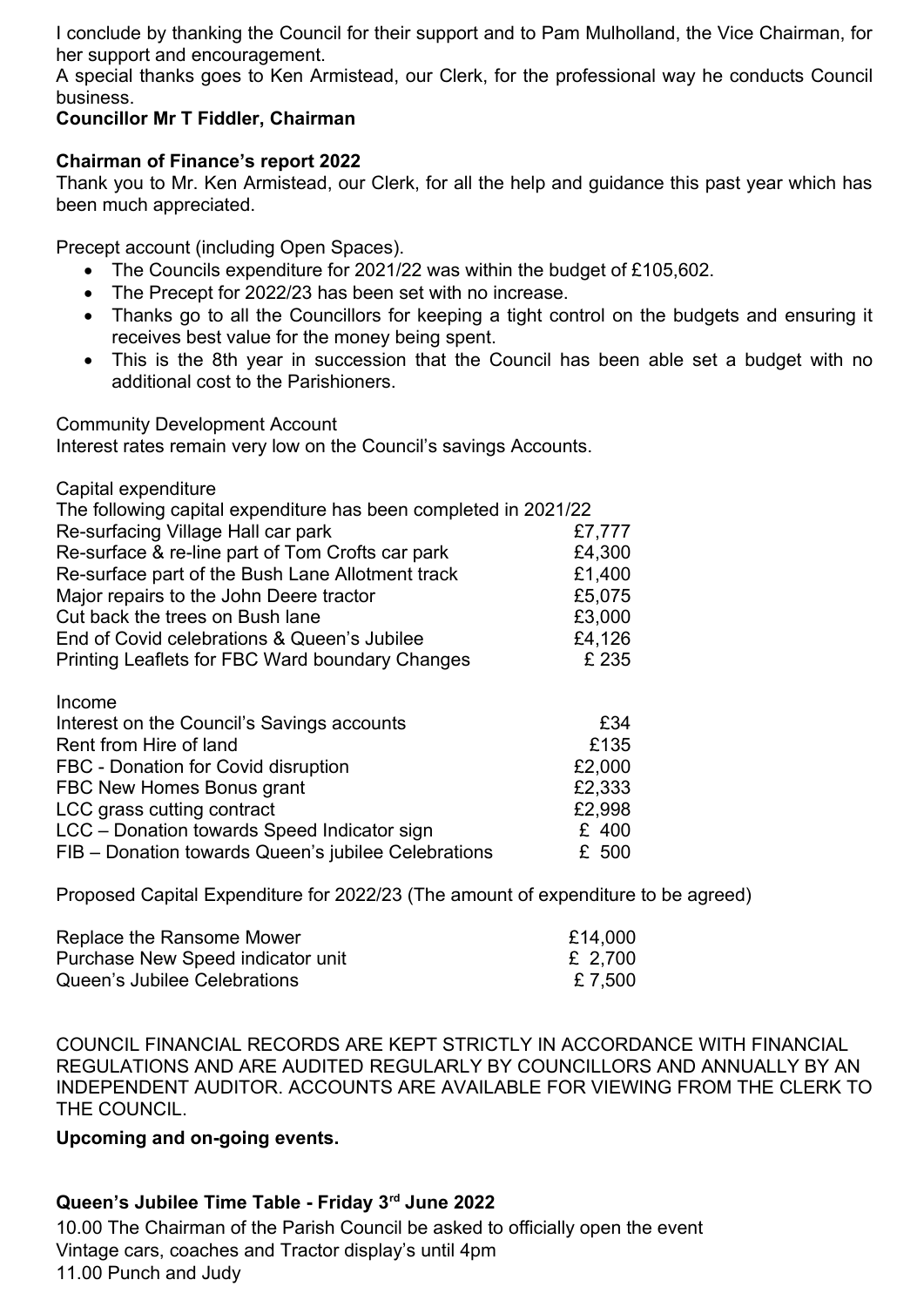12.00 Marquee presentations 1.00 Punch and Judy 1.30 Freckleton Singers 2.00 Harlequins 2.30 Ukulele Band 3.00 Presentation of prizes 4.00 Picnic in the park 5.00 Marquee to be set up for Band concert 6.00 Dan Clarke – soloist on stage 7.00 Freckleton Band in Marquee 10.00 Finish **Please note, All times are approximate**

### **Falklands War 40th Year Commemoration.**

A Remembrance Service will be held at Freckleton War Memorial on Wednesday 25 May 2022 starting at 11am until 12 noon. We will remember the sacrifice made by all who lost their lives during the conflict, but in particular those named on our local war memorials. Freckleton: Chief Petty Officer David Strickland, Royal Navy (H.M.S. Coventry) Weeton: Petty Officer Frank Foulkes, Merchant Navy (S.S. Atlantic Conveyor) Both men died following separate attacks on their ships by Argentinian aircraft on 25 May 1982.

#### **Club Day & Half Marathon**

The Annual Club Day Parade and Sports events will be held on Saturday 18<sup>th</sup> June and the Half Marathon will run on Sunday 19<sup>th</sup> June. We wish them well with regard to the weather.

#### **Best Kept Village.**

The judging dates for Lancashire best kept village are: 1st round, 1st -17th June. 2nd round, 5th - 14th July

#### **Freckleton Library**

Freckleton Library is supported by its local volunteer Friends group, as are the other libraries across Lancashire. Their purpose is to support the LCC Library Service and provide local input to the activities undertaken within the local library and better link the Library Service to the local community, thereby ensuring these valuable services provided can be maintained into the future. Whilst activities were mostly curtailed by the pandemic, the Friends group have been able to restart at Freckleton Library. The activities cover a range of social events, craft and creative events, specialist talks, information sessions with specialist support from organisations such as Citizens Advice Bureau. The events are supported by associated fund-raising activities, on a strictly not-forprofit basis, with all monies raised being used to develop either the existing or new activity proposals or library facilities.

Details of the activities being planned can be found on notice boards at the Library, Churches or Parish Council displays, or on-line at the Friends of Freckleton Library pages on Facebook, under "Love Freckleton Library", as well at the Lancashire County Council Libraries web sites.

#### **Old Peoples' Welfare**

We are actively seeking new members to come along and join us at our get togethers in the village Hall every 3<sup>rd</sup> Tuesday of the month from March to December (excluding August). Food and entertainment are supplied. Please keep your eye on the Village notice boards for details of what is happening or contact is Jill Atherton Telephone 01772 634563

#### **Rawstorne Centre**

We would like to make you all aware of the facilities and activities available at the Rawstorne Sports Centre:-

Adult Football, Junior Football, Netball, Youth Club Wednesday 7.00pm and 9.00pm, Community Event's.

Cricket when in season.